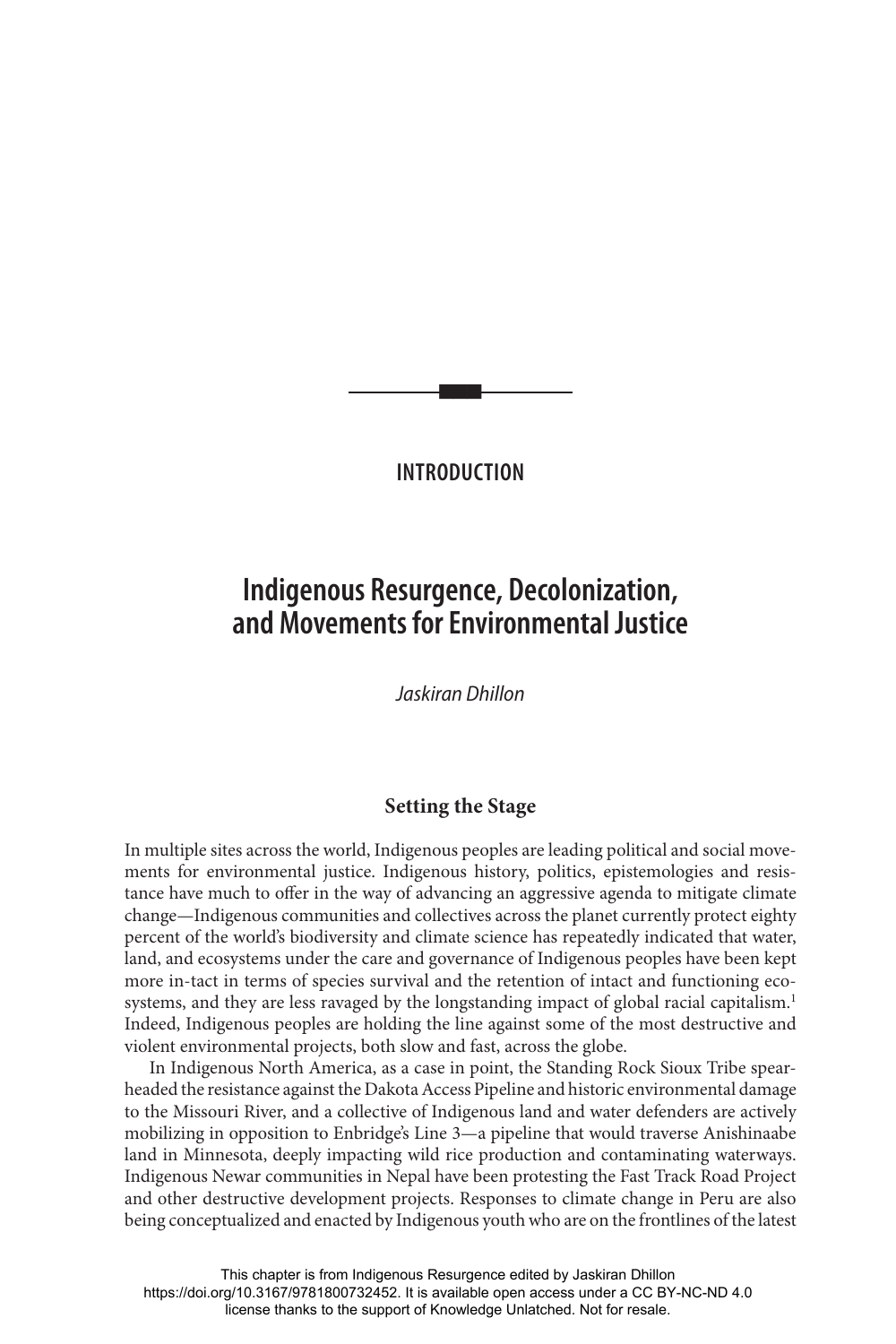forms of colonial devastation. And in India, Adivasi communities are organizing against the exclusion of traditionally dependent forest communities from equal participation in forest governance.2 These are only a few examples of the strategic ways in which Indigenous peoples are challenging structures of contemporary global racial capitalism, standing up and speaking out to protect the land, water, and air from further contamination and ruination, and embodying long-standing forms of relationality and kinship that counter Western epistemologies of human/nature dualism. As the essays in this collection will reveal, Indigenous peoples are mapping the contours of alternative modes of social, political, and economic organization that speak to the past, present, *and* the future—catapulting us into a moment of critical, radical reflection about the substantive scope and limitations of "mainstream environmentalism"3 and demanding that this movement be accountable, first and foremost, to the struggle for Native liberation alongside the liberation of all colonized peoples.

The idea for this edited collection first originated in the Fall of 2016 during a conversation I had with anthropologist Paige West while we were organizing in New York City in support of the Standing Rock Sioux's resistance to the Dakota Access Pipeline through the New York Stands with Standing Rock Collective. Our discussion circulated around the notable lack of Indigenous writers, thinkers, and political organizers being published in environmental studies journals and in public media platforms (often publishing pieces that are deeply apolitical and ahistorical), and the paucity of literature in academic and journalistic arenas that made explicit linkages between colonialism and climate change<sup>4</sup> as well as highlighted the histories of resistance of frontline Indigenous communities, many of whom have been fighting against the environmental violence of colonialism since the onset of occupation in what is now known as the United States of America.<sup>5</sup> Academia, has, in fact, played an *active role* in perpetuating colonial relations of power by subverting and sidelining the theorizing, research, writing, and movement organizing efforts of Indigenous scholars and their allies who are challenging historical and present-day conditions of dispossession, violent state formation, white supremacy, violence, criminalization, as well as the economic structures of global capitalism that have concentrated power and wealth in the hands of a few at the expense of many. Our collective effort to offer an intervention, an anti-colonial counterpoint to the epistemic violence of academic knowledge production in the growing fields of environmental anthropology, political ecology, and environmental studies more generally, became a special issue of *Environment and Society* upon which this edited collection is based—now converted into book form and more urgently needed than ever.

Those who are fervently working on issues of environmental justice and climate change know the stakes of what we are facing. While the contours of this book took shape several years back it is being published at a time when the world is teetering on the precipice of irreversible climate change,<sup>6</sup> on a planet where millions of people are dispossessed and live in conditions of severe deprivation (as of 2021, 696 million human beings live in extreme poverty on less than \$1.90 a day)<sup>7</sup>—a planet where fascism and authoritarianism are on the rise, where access to water is becoming increasingly precarious and at the same time massive floods are expected to displace millions of people, where migration is met with the increasing securitization and militarization of colonial borders that are resulting in violent and deathly assaults on families and their relations, where children are separated from their parents and caged in detention facilities—entirely closed off from the outside world, where the murders of everyday Brown, Black, and Indigenous people are sanctioned by the state and go unseen and often uncontested.

We are living in a time when the COVID-19 pandemic has ravaged the worlds in different ways, with varying degrees and scales of exposure, vulnerability, stress, and uncertainty. This deeply troubling context of ongoing violence and suffering requires being honest about the injustices and inequalities that have long existed but are rising to the fore as the virus moves across the planet. Here on Turtle Island, we have seen the ways that structural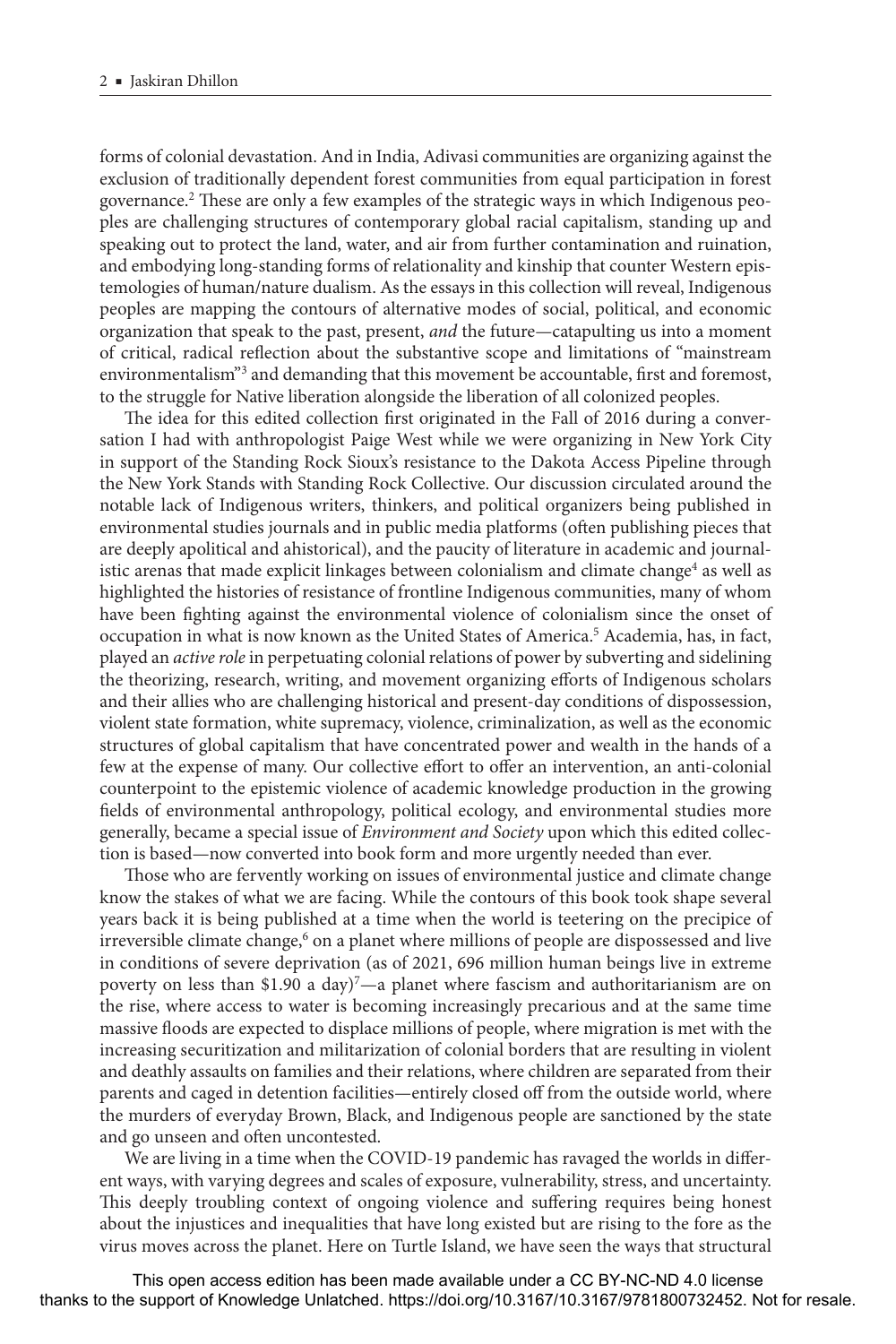colonial violence has created ideal conditions for the virus to have devastating impacts on Indigenous, Black, and Latino communities, on migrants being held in detention centers, and on countless people who are imprisoned because of a racist and colonial criminal justice system—all of this, of course, is a continuation of the oppressive structures that have long existed.8 The fractures and failings of privatized health care were ever more apparent in the midst of our "global lockdown" and we have seen how our "essential workers"—the people who make day to day life in this country possible—remained subject to exposure as they continued to work on the frontlines of colonial systems of food distribution, transportation, and health care.

To say it simply: we need radical changes in our social, political, and economic systems and we need them now. A centralized focus on environmental justice is not about creating an isolated silo in which all of us committed to this work can go about our business—it is about understanding and acting upon the foundational significance of decolonial knowledge, history, and resistance in everything we do and this means supporting the work of Indigenous leaders across the world who are charting a different path into the future across multiple avenues of social, political and economic life. The "environment" is everything, everywhere.

Turning towards Indigenous resurgence also demands centering decolonial epistemologies and cosmologies that challenge dominant, colonial, and Eurocentric knowledge systems while promoting the dismantling of the social and political and knowledge-based infrastructure necessary to sustain white settler society—a decolonial epistemology that is necessarily unsettling, anti-hegemonic, anchored to the political goals of anti-colonial liberation struggles and works against the accumulation and reproduction of settler histories. Such perspectives also reject the privileging of dualism, "universal truths," and the normalization of dominant Eurodescendant epistemologies that actively work to silence, invisibilize, and delegitimate other ways of knowing and constructing meaning about the world.9 Knowledge matters.

Perhaps one of the most distinct signposts of a decolonial epistemology has to do with the meaning of land. What I have learned over the years from leaders like Ladonna Bravebull Allard and Freda Huson is that resistance to extractive, fossil fuel projects is not just a struggle over the preservation of the environment—the *land* upon which the Oceti Sakowin and the Wet'suwet'en people have lived for hundreds of years, far before the creation of the settler colonies of the United States of America and Canada, is life itself. It is home. It is memory. It is the keeper of ancestral stories and intergenerational truths. It provides sustenance and medicines in the every day. It marks time. It offers creative guidance and makes certain kinds of ceremonies possible. It teaches. It adapts. It produces life. And it carries the ecological, social and political history upon which a peoples' move into the future. Susan Hill remarks in *The Clay We Are Made Of: Haudenosaunee Land Tenure on the Grand River,* "for the Haudenosaunee, land is possibly the best point of reference for considering history. Historical knowledge and lessons embodied in the Haudenosaunee cultural history demonstrate land and territory as the prime determinants of Haudenosaunee identity. So if one seeks to understand Haudenosaunee history one must consider the history of Haudenosaunee land" (2017 p. 3). When we think of land through the resistance efforts of Indigenous communities, then, we are immediately confronted with questions of colonialism, of occupation, of domination, and multiple forms of epistemic violence that quite literally fuel the transformation of the environment. We are forced to ask: what would it mean to put the land first?<sup>10</sup>

Alongside decolonial conceptualizations of the meaning of land, a focus on Indigenous resurgence as it relates to questions of environmental justice and climate change necessarily pivots to ecologies of resistance and practices of solidarity. How do we engage in debates and dialogues about power and history in our everyday organizing in order to knit together our social positions and experiences of oppression, marginalization, *and* resistance while being attentive to the specificities of particular struggles—resonant with Jacqui Alexander's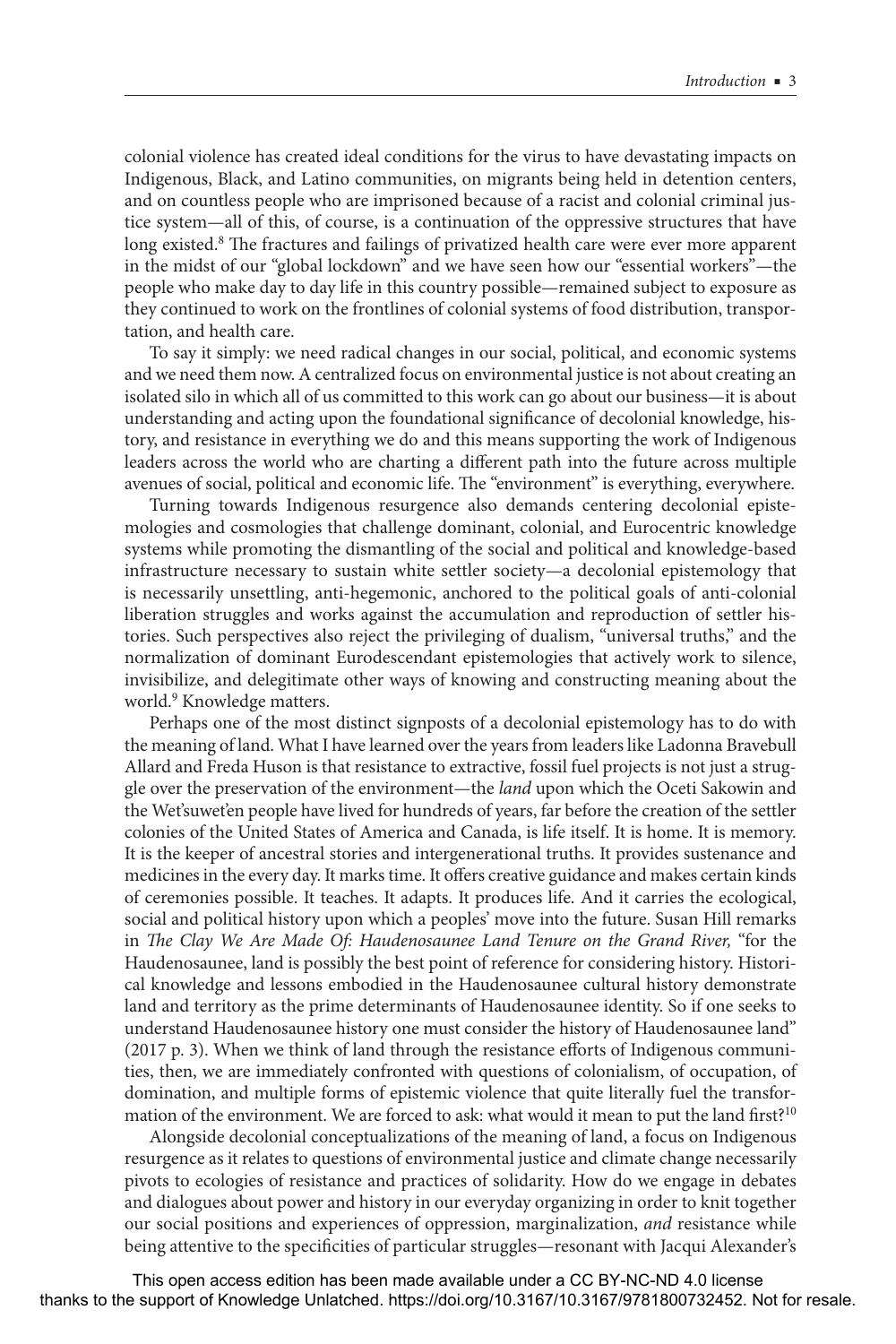call for feminists of color to become "fluent in each other's histories" (Alexander 2006) and Angela Davis's plea to foster "unlikely coalitions" (Davis 1998). How do we develop stronger relationships with one another that enact material solidarity, explore the ways that we our stories and lives have become co-constituted and identify the spaces within intellectual and organizing contexts that enable the fostering of a critical relationality and center multiple colonial histories?

Importantly, global Indigenous land and water defense also illuminates the importance of adopting an internationalist, anti-imperialist lens in the context of solidarity movements. The United States has contributed more to the problem of excess carbon dioxide than any other country on the planet. According to Worldwatch Institute, "The United States, with less than 5% of the global population, uses about a quarter of the world's fossil fuel resources—burning up nearly 25% of the coal, 26% of the oil, and 27% of the world's natural gas." The U.S. Department of Defense is both the country's and the world's, largest polluter; in fact, U.S. military bases rank as some of the most polluted places on the planet. Indeed, with a sprawling network of bases and logistics networks, the U.S. military is the single biggest emitter of carbon dioxide in the world aside from whole nation-states themselves. The struggle for climate justice here in Native North America, then, is also an internationalist fight against American imperialism—the land and water-based struggles in the United States serves as inspiration for other communities fighting racial capitalism and environmental devastation all over the world.<sup>11</sup>

### **The Context of Indigenous Inclusion in Environmental Politics and Overview of the Book**

Within the mainstream environmental justice movement, the knowledge and social practices of Indigenous communities have sparked considerable attention. Indeed, in the wake of a planetwide movement riddled with idioms about "saving our home," there has been a tidal wave of interest in Indigenous knowledge(s) about the land, water, and sky—a desire to "capture and store" the intergenerational wisdom that speaks to the unpredictable path lying ahead. For instance, littered throughout academic writing, climate justice protests, and climate science reports are a host of references to the importance of harnessing Indigenous knowledge systems in the service of global sustainability. As a case in point, the Intergovernmental Panel on Climate Change summary report for 2014 asserts: "Indigenous, local, and traditional knowledge systems and practices, including indigenous peoples' holistic view of community and environment, are a major resource for adapting to climate change, but these have not been used consistently in existing adaptation efforts. *Integrating* such forms of knowledge with existing practices increases the effectiveness of adaptation" (IPCC 2014, 26 emphasis added). More recently, Canadian Prime Minister Justin Trudeau and former US President Barack Obama issued a joint statement on climate, energy, and Arctic leadership that makes an explicit reference to Indigenous science and traditional knowledge by stating that, "Canada and the US are committed to collaborating with Indigenous and Arctic governments, leaders, and communities to more broadly and respectfully *include* Indigenous science and traditional knowledge into decision making, including environmental assessments, resource management, and advancing our understanding of climate change and how best to manage its effect" (PMO 2016, emphasis added). Particularly noteworthy within both of these frames is the vernacular of integration and inclusion that underlies the broader impetus for seeking Indigenous knowledge.

While at first glance these inclusionary politics could be considered to be a move in the right direction—the "integration" of Indigenous knowledge as something to be used in the interests of global recovery from environmental crisis—it merits a deeper and more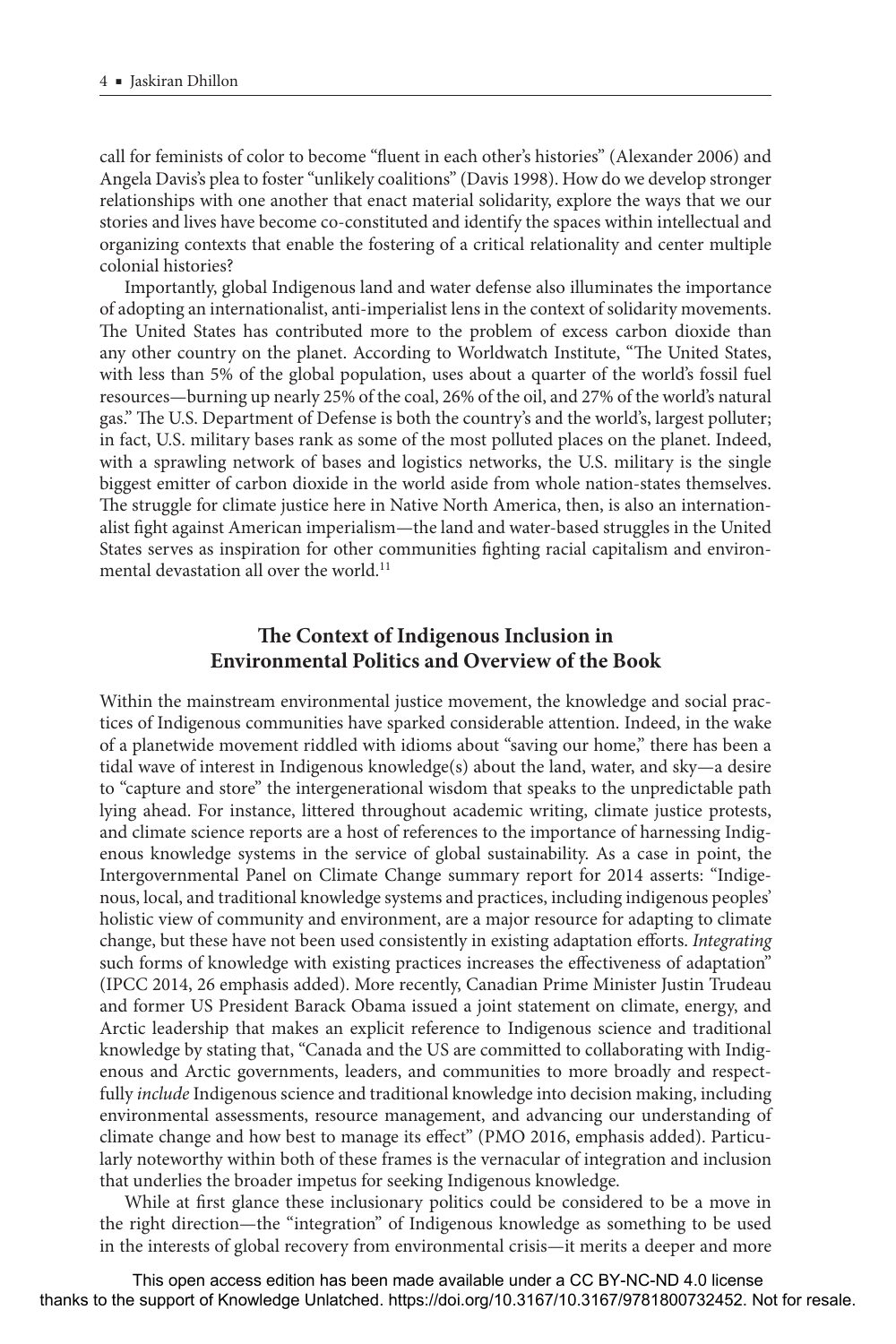nuanced reading. Pushing us to consider the problematics associated with state-driven "discovery" of Indigenous knowledge, Deborah McGregor highlights the way in which Indigenous knowledge of the environment is derived through a living process that stems from Indigenous relationships to "Creation." It is produced through a body of ancient thought, experience and *action—* it is generated by the *things that one does* rather than something that one simply knows. She argues, "The 'natural world,' 'environment,' or 'Creation' is an essential part of the conception of Indigenous knowledge. Indigenous knowledge is not just 'knowledge' per se. It is the lives lived by people and their particular relationship with Creation" (McGregor 2004, 390). From McGregor's perspective, Indigenous knowledge is not a noun, it is not a commodity or product that can be drawn upon as a last-ditch effort to be integrated into a battalion of adaptive solutions to save us all. To acquire this knowledge means entirely shifting our current patterns of living in the everyday—it is cumulative and dynamic, adaptive and ancestral, and it is produced in a collective process that is fundamentally centered on the *way* one relates. Mishuana Goeman furthers this point when she speaks of the complexity, history, and political vitality in *a storied land*—a land that literally and figuratively acts as a placeholder that moves through time and situates Indigenous knowledges (Goeman, 2008: 24). "Indigenous scholars" Goeman writes, "must continue to think of space or the function of land as more than a site *upon* which humans make history or as a location that accumulates history" (Goeman, 2008: 24).

We might ask, then, whose interests are being served by attempts to extract and distill bits and pieces of Indigenous knowledge to work in the service of climate recovery? What is lost in this process of "integration" when it is not occurring in conjunction with moves toward decolonization that center the question of colonization and its impacts, when there is not a clear intention to understand how the colonial spatial restructuring of the land has affected Indigenous relationships to land? Despite the fixation on Indigenous knowledge systems, it seems, limited attempts have been made to theorize how conquest and persistent settler colonial violence necessarily factor into debates over the climate crisis and environmental injustice more generally—this, despite the creation of territories of material and psychic abandonment largely fuelled by white settlers and "settlement." Critical questions need to be asked: How are Indigenous political demands for decolonization taken up within the broader scope of planetary dystopia, impending for some and already here for others? How might "environmental justice" work to (re)inscribe hegemonies of settler colonial power by foregrounding settler interests? How do the experiences of older, younger and not-yet-here generations factor into thinking through strategies for combatting environmental injustice? In a similar vein, Zoe Todd (2016) asks: "What does it mean to have a reciprocal discourse on catastrophic end times and apocalyptic environmental change in a place where, over the last 500 years, Indigenous peoples faced (and face) the end of the worlds with the violent incursion of colonial ideologies and actions? What does it mean to hold, in simultaneous tension, stories of the Anthropocene in the past, present, and future?" (Todd, 2016).

To address these lines of inquiry, this book aims to set forth a theoretical and discursive interruption of the dominant, mainstream environmental justice movement by reframing issues of climate change and environmental degradation through an anti-colonial lens. Specifically, the writers for this collection are invested in positioning environmental justice within historical, social, political, and economic contexts and larger structures of power that foreground the relationships among settler colonialism, nature, and planetary devastation. The nine critical appraisals presented here also move across a range of socio-political spaces and realities (ranging from site-specific resistance efforts to broader theoretical discussions) and thus carry significant import when translated to an anti-colonial deconstruction of the underlying politics and ideologies inherent to the dominant environmental justice movement as a whole. By offering this range of perspectives this volume reaches to: 1) illuminate how mainstream environmental justice politics are inherently preoccupied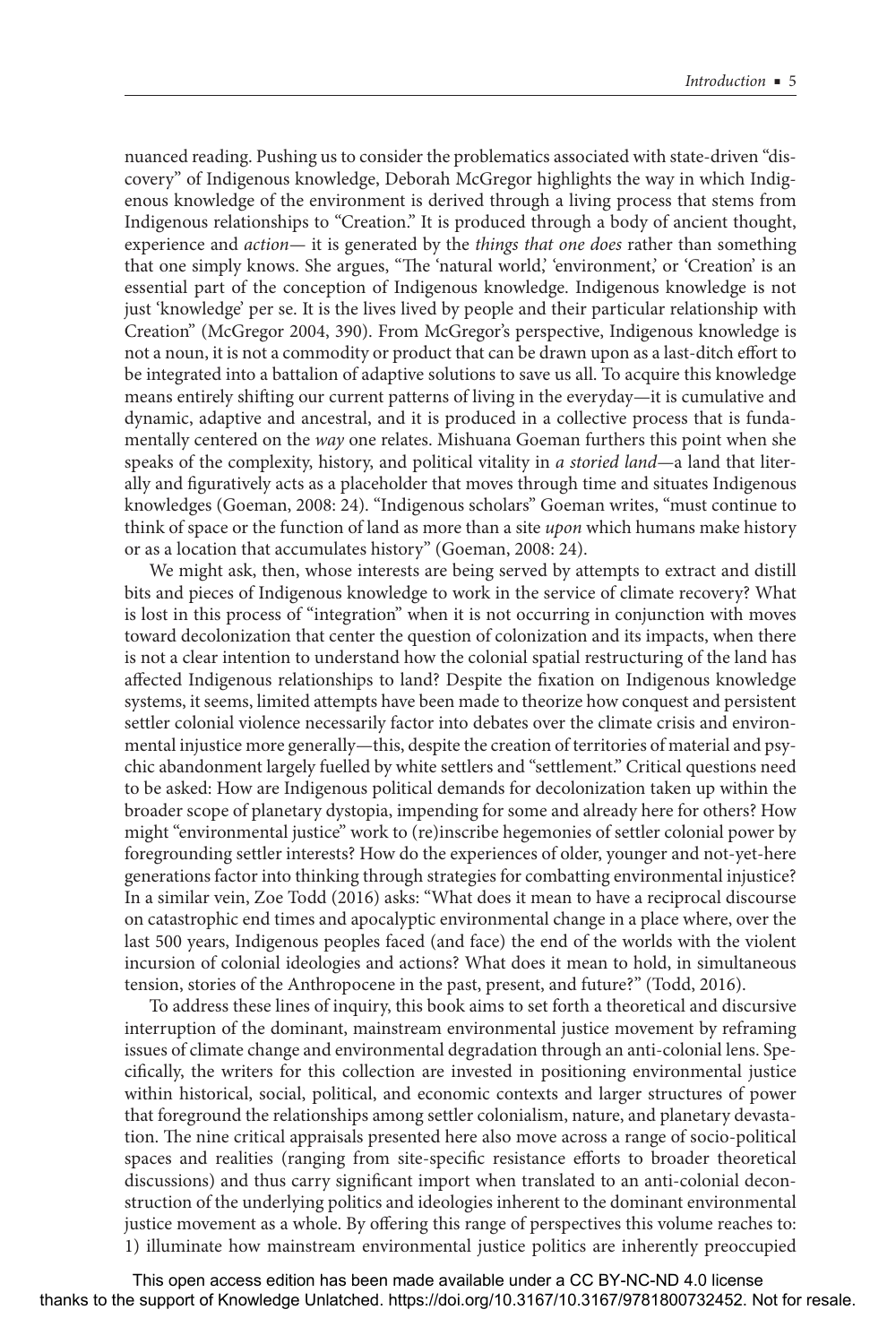with the maintenance of settler state sovereignty and settler futurity; 2) showcase how Indigenous struggles to protect and defend the land, water, and air are embedded within Indigenous epistemologies and ontologies that fundamentally challenge settler domination over nature and are inextricably linked to advancing decolonization; and 3) raise important questions about solidarity and politicized allyship with Indigenous communities as they engage in resistance efforts to protect their homelands and assert political claims for self-determination.

The book opens with "*Mino-Mnaadmodzawin*: Achieving Indigenous Environmental Justice in Canada," an essay by Deborah McGregor. The article explores the potential for advancing environmental justice (EJ) theory and practice by engaging with Indigenous intellectual traditions. In particular, McGregor highlights the reemergence of the philosophy referred to by the Anishinaabe as *mino-mnaadmodzawin* (living well or the "good life"). Common to numerous Indigenous epistemologies, this philosophy considers the critical importance of mutually respectful and beneficial relationships not only among peoples, but among all relations.

Next, in "Decolonizing Development in Diné Bikeyah: Resource Extraction, Anticapitalism, and Relational Futures," Melanie Yazzie employs an Indigenous feminist perspective to take us to the homelands of the Navajo Nation where resisters are fighting "natural resource" extraction through anti-capitalist and anti-development politics. Yazzie deftly argues that development is not only a violent modality of capitalism, but in its connection to resource extraction is also a violent form of extractivism that seeks to kill Diné life. Several concerns raised by Yazzie are mirrored in Anne Spice's "Fighting Invasive Infrastructure: Indigenous Relations Against Pipelines" in which pipeline politics take center stage. Spice's article tracks how the state discourse of "critical infrastructure" naturalizes the environmental destruction wrought by the oil and gas industry while criminalizing Indigenous resistance.

Questions of infrastructure and development are, of course, tied to particular conceptualizations of land and human relationships to and with it. In their essay "Unsettling the Land: Indigeneity, Ontology, and Hybridity in Settler Colonialism," Paul Burow, Samara Brock, and Michael R. Dove examine different ontologies of land in settler colonialism and Indigenous movements for decolonization and environmental justice. "Hunting for Justice: An Indigenous Critique of the North American Model of Wildlife Conservation," by Lauren Eichler and David Baumeister, complements this critical engagement with land ontologies by problematizing wildlife conservation policies and related hunting regulations that are antithetical to Indigenous views, interrupt Indigenous lifeways, and contribute to the destruction of Indigenous identity.

Moving to a critical analysis of symbolic power within the mainstream environmental justice movement, Rebekah Sinclair's "Righting Names: The Importance of Native American Philosophies of Naming For Environmental Justice" explores the politics and history of naming places, landmarks, environments, and species. To counter longstanding colonial practices of naming, Sinclair points toward several principles of Indigenous naming and considers how Native names reflect relational ontologies and are thus central components in creating Indigenous communities, which include both human and nonhuman agents.

Tracing the problematics of colonial political power, "Damaging Environments: Land, Settle Colonialism, and Security for Indigenous Peoples" by Wilfrid Greaves theorizes why Indigenous peoples' security claims fail to be accepted by government authorities and/or incorporated into the security policies and practices of settler states. By engaging the concepts of securitization and ontological security, Wilfrid explicates how Indigenous peoples are blocked from 'speaking' security to the state.

In "Settler Colonialism, Ecology and Environmental Injustice" Kyle Whyte circles back to a crucial and critical appraisal of settler colonialism as it is intertwined directly with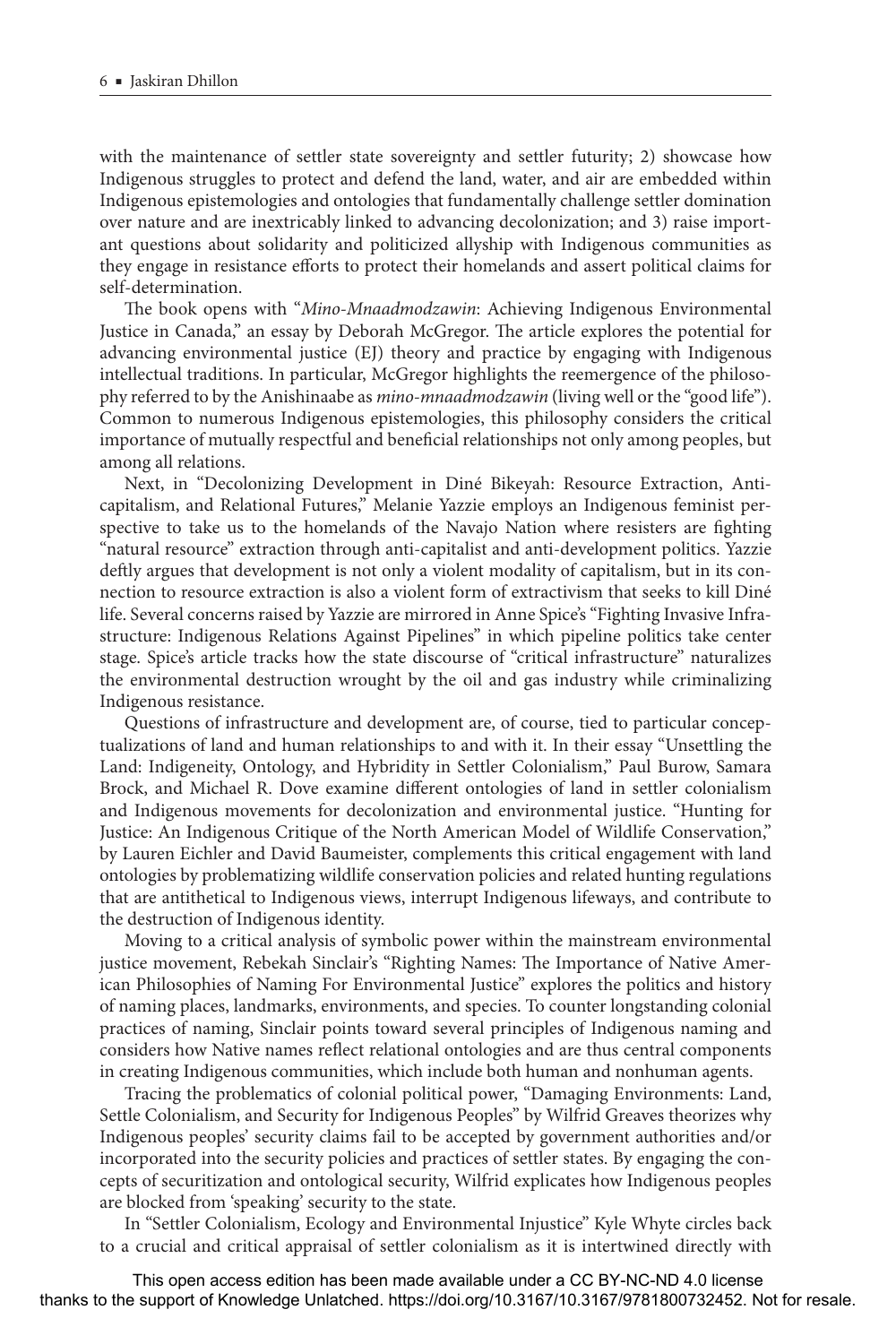environmental justice. Whyte characterizes settler colonialism as ecological domination, as a form of governance committing environmental injustice against Indigenous peoples and other groups. Focusing on the context of Indigenous peoples facing domination in the United States, this article also investigates, philosophically, how settler colonialism commits environmental injustice.

The book concludes with an article by Joe Curnow and Anjai Helferty entitled "Contradictions of Solidarity: Whiteness, Settler Coloniality, and the Mainstream Environmental Movement." Here, Curnow and Helferty bring forth essential questions about the racialized and colonial underpinnings of mainstream environmentalism and highlight implications of this history for solidarity work and politicized allyship with Indigenous nations.

Taken together, this collection of articles provide a powerful anticolonial counterscript to the assumptions and underlying political ideologies of the mainstream environmental justice movement. They remind us of the fundamental importance of placing Indigenous politics, histories and ontologies at the center of our social movements for environmental justice. And they make clear that contemporary manifestations of colonial violence are deeply interconnected with environmental violence. Arundhati Roy writes in her conclusion to *Walking With the Comrades*, "If there is any hope for the world at all, it does not live in climate change conference rooms or in cities with tall buildings. It lives low down on the ground, with its arms around the people who go to battle every day to protect their forests, their mountains, and their rivers because they know that the forests, the mountains and the rivers protect them….. the first step towards reimagining a world gone terribly wrong would be to stop the annihilation of those who have a different imagination." The perspectives brought forward in this book present glimpses into this kind of imagination and present alternative ways of building relations with one another and the world around us—a guidepost for beginning to conceptualize and embody decolonization centered on the restoration of Indigenous modes of relating that privilege interconnection, interdependence, and the continuity of life. They offer us a series of lifelines.

n **JASKIRAN DHILLON** is an anti-colonial scholar and organizer who grew up on Treaty Six Cree Territory in Saskatchewan, Canada. Her work spans the fields of settler colonialism, anthropology of the state, environmental justice, anti-racist feminism, colonial violence, political ecology, and youth studies. Her writing has been published in *The Guardian*, *The Nation*, *Cultural Anthropology*, *Feminist Formations*, *Environment and Society*, *Social Texts*, and *Decolonization* among other venues. She is the author of *Prairie Rising: Indigenous Youth, Decolonization, and the Politics of Intervention* (2017) and co-editor of *Standing with Standing Rock: Voices from the #NoDAPL Movement*  (2019). Her new book, *Notes on Becoming a Comrade: Solidarity, Relationality, and Future Making* is forthcoming in 2022. Jaskiran is an associate professor of global studies and anthropology at The New School and served as the founding president of The New School's AAUP Chapter. She is also building a radical, community bookstore in West Philadelphia. Email: dhillonj@newschool.edu

#### n **NOTES**

- 1. Please see Cedric Robinson's (1983) *Black Marxism: The Making of the Black Radical Tradition* for a fulsome account of this theory of racial capitalism.
- 2. See https://science.thewire.in/environment/adivasi-struggle-environmental-justice-consent -principle-economic-development/